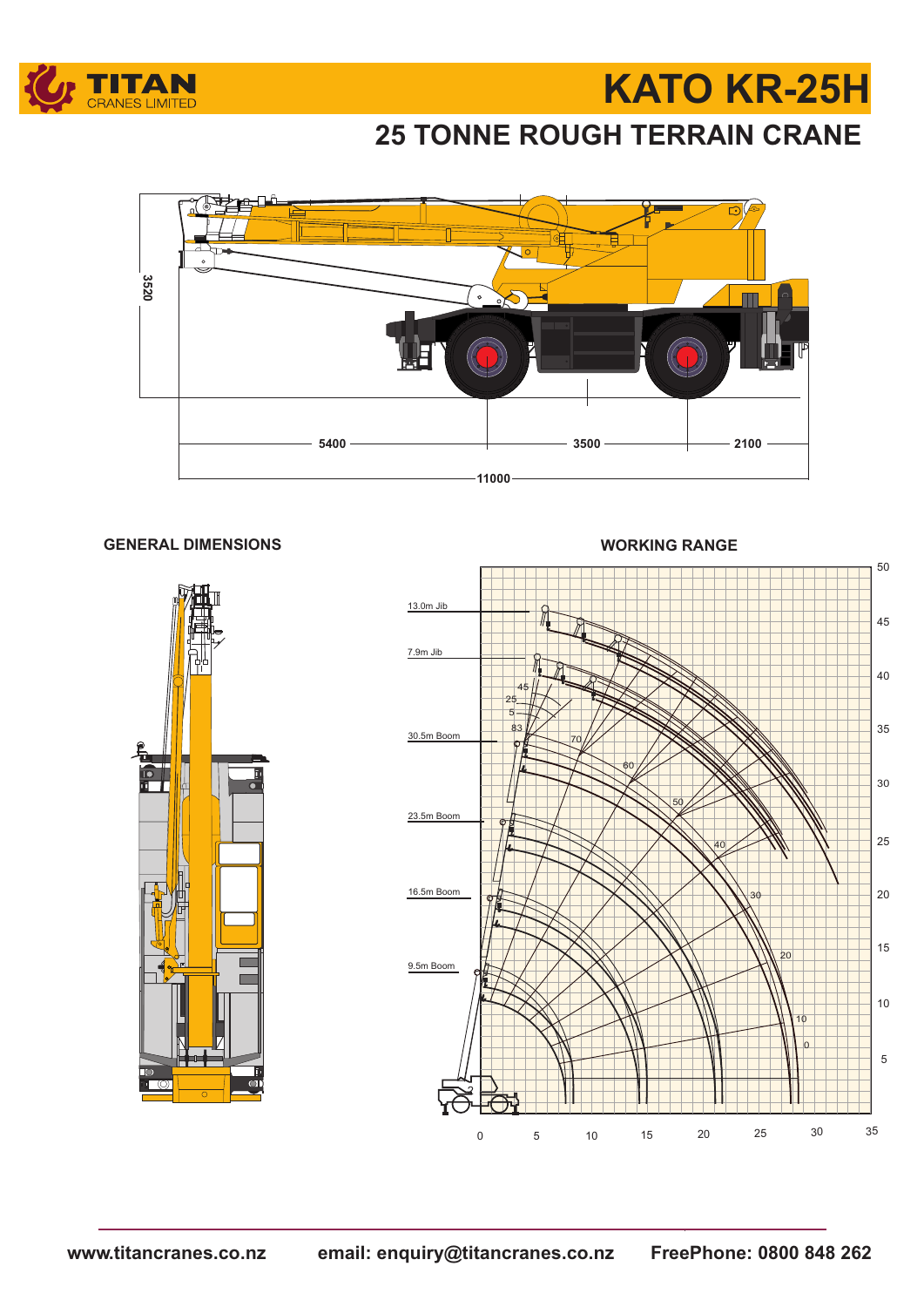

# **KATO KR-25H**

## **25 TONNE ROUGH TERRAIN CRANE**

### **LOAD RATINGS IN TONNES**

**360**° **BS 1757**

| <b>MAIN BOOM RATED LOADS</b> |                  |             |                                  |                   |                                           |                   |                |                   |                                           |             |                   |                |                                   |                   |                |                   |
|------------------------------|------------------|-------------|----------------------------------|-------------------|-------------------------------------------|-------------------|----------------|-------------------|-------------------------------------------|-------------|-------------------|----------------|-----------------------------------|-------------------|----------------|-------------------|
| Working                      |                  |             | <b>Outriggers Fully Extended</b> |                   | <b>Outriggers Intermediately Extended</b> |                   |                |                   | <b>Outriggers Intermediately Extended</b> |             |                   |                | <b>Outriggers Fully Retracted</b> |                   |                |                   |
| Radius                       |                  |             | (6.3m) 360° Full Range           |                   |                                           | (5.1m) Over Side  |                |                   | (3.8m) Over Side                          |             |                   |                | (2.21m) Over Side                 |                   |                |                   |
| (m)                          | 9.5 <sub>m</sub> | 16.5m       | 23.5 <sub>m</sub>                | 30.5 <sub>m</sub> | 9.5 <sub>m</sub>                          | 16.5 <sub>m</sub> | 23.5m          | 30.5 <sub>m</sub> | 9.5 <sub>m</sub>                          | 16.5m       | 23.5 <sub>m</sub> | 30.5m          | 9.5 <sub>m</sub>                  | 16.5 <sub>m</sub> | 23.5m          | 30.5 <sub>m</sub> |
|                              | <b>Boom</b>      | <b>Boom</b> | <b>Boom</b>                      | <b>Boom</b>       | <b>Boom</b>                               | <b>Boom</b>       | <b>Boom</b>    | <b>Boom</b>       | <b>Boom</b>                               | <b>Boom</b> | <b>Boom</b>       | <b>Boom</b>    | <b>Boom</b>                       | <b>Boom</b>       | <b>Boom</b>    | <b>Boom</b>       |
| 2.5                          | 25.00            | 18,00       |                                  |                   | 25.00                                     | 18.00             |                |                   | 25.00                                     | 18.00       |                   |                | 12.00                             | 11.60             |                |                   |
| 3.0                          | 25.00            | 18,00       | 12.50                            |                   | 25.00                                     | 18.00             | 12.50          |                   | 25.00                                     | 18.00       | 12.50             |                | 12.00                             | 11.60             | 9.70           |                   |
| 3.5                          | 25.00            | 18,00       | 12.50                            |                   | 25.00                                     | 18.00             | 12.50          |                   | 20.00                                     | 18.00       | 12.50             |                | 9.35                              | 8.95              | 9.70           |                   |
| 4.0                          | 23.00            | 18,00       | 12.50                            | 7.00              | 23.00                                     | 18.00             | 12.50          | 7.00              | 15.70                                     | 15,60       | 12.50             | 7.00           | 7.55                              | 7.15              | 7.80           | 5.50              |
| 4.5                          | 21.20            | 18,00       | 12.50                            | 7.00              | 21.20                                     | 18.00             | 12.50          | 7.00              | 12.60                                     | 12.60       | 12.50             | 7.00           | 6.20                              | 5.80              | 6.45           | 5.50              |
| 5.0                          | 19.40            | 16.70       | 12.50                            | 7.00              | 18.40                                     | 16.70             | 12.50          | 7.00              | 10.60                                     | 10.40       | 10.70             | 7.00           | 5.15                              | 4.80              | 5.40           | 5.50              |
| 5.5                          | 17.80            | 15.50       | 11.75                            | 7.00              | 15.40                                     | 15.00             | 11.75          | 7.00              | 9.05                                      | 8.80        | 9.30              | 7.00           | 4.35                              | 4.00              | 4.60           | 4.75              |
| 6.0                          | 16.30            | 14.40       | 11.10                            | 7.00              | 13.00                                     | 12.60             | 11.10          | 7.00              | 7.70                                      | 7.60        | 8.20              | 7.00           | 3.70                              | 3.40              | 3.95           | 4.15              |
| 6.5                          | 15.10            | 13.45       | 10.40                            | 7.00              | 11.20                                     | 10.80             | 10.40          | 7.00              | 6.60                                      | 6.50        | 7.25              | 7.00           | 3.15                              | 2.85              | 3.40           | 3.65              |
| 7.0                          |                  | 12.65       | 9.80                             | 7.00              |                                           | 9.40              | 9.80           | 7.00              |                                           | 5.60        | 6.40              | 6.55           |                                   | 2.40              | 2.95           | 3.20              |
| 7.5                          |                  | 11.90       | 9.25                             | 7.00              |                                           | 8.25              | 8.90           | 7.00              |                                           | 4.90        | 5.70              | 5.90           |                                   | 2.05              | 2.55           | 2.80              |
| 8.0                          |                  | 10.55       | 8.75                             | 6.75              |                                           | 7.30              | 8.00           | 6.75              |                                           | 4.40        | 5.05              | 5.30           |                                   | 1.70              | 2.25           | 2.50              |
| 9.0                          |                  | 8.40        | 7.85                             | 6.15              |                                           | 5.80              | 6.50           | 6.15              |                                           | 3.50        | 4.05              | 4.35           |                                   | 1.10              | 1.75           | 1.95              |
| 10.0                         |                  | 6.90        | 7.10                             | 5.60              |                                           | 4.70              | 5.40           | 5.60              |                                           | 2.80        | 3.30              | 3.65           |                                   | 0.65              | 1.35           | 1.55              |
| 11.0                         |                  | 5.70        | 6.40                             | 5.15              |                                           | 3.90              | 4.55           | 4.80              |                                           | 2.15        | 2.75              | 3.05           |                                   |                   | 0.95           | 1.20              |
| 12.0                         |                  | 4.80        | 5.45                             | 4.70              |                                           | 3.25              | 3.85           | 4.15              |                                           | 1.65        | 2.30              | 260            |                                   |                   |                | 0.90              |
| 13.0                         |                  | 4.10        | 4.70                             | 4.35              |                                           | 2.70              | 3.25           | 3.55              |                                           | 1.30        | 1.90              | 2.20           |                                   |                   |                |                   |
| 13.5                         |                  | 3.80        | 4.40                             | 4.20              |                                           | 2.50              | 3.05           | 3.30              |                                           | 1.10        | 1.75              | 200            |                                   |                   |                |                   |
| 14.0                         |                  |             | 4.10                             | 4.05              |                                           |                   | 2.85           | 3.10              |                                           |             | 1.55              | 1.85           |                                   |                   |                |                   |
| 15.0                         |                  |             | 3.60                             | 3.80              |                                           |                   | 245            | 2.70              |                                           |             | 1.30              | 1.55           |                                   |                   |                |                   |
| $\overline{15.5}$            |                  |             | 3.40                             | 3.65              |                                           |                   | 2.25           | 2.50              |                                           |             | 1.15              | 1.45           |                                   |                   |                |                   |
| 16.0                         |                  |             | 3.15                             | 3.45              |                                           |                   | 2.10           | 2.35              |                                           |             | 1.00              | 1.30           |                                   |                   |                |                   |
| 17.0                         |                  |             | 2.80                             | 3.05              |                                           |                   | 1.80           | 2.10              |                                           |             | 0.75              | 1.10           |                                   |                   |                |                   |
| 18.0                         |                  |             | 2.45                             | 270               |                                           |                   | 1.50           | 1.80              |                                           |             | 0.55              | 0.90           |                                   |                   |                |                   |
| 19.0                         |                  |             | 2.15                             | 245               |                                           |                   | 1.25           | 1.60              |                                           |             | 0.40              | 0.70           |                                   |                   |                |                   |
| 20.0                         |                  |             | 1.90                             | 2.20              |                                           |                   | 1.05           | 1.40              |                                           |             |                   | 0.55           |                                   |                   |                |                   |
| 20.5                         |                  |             | 1.80                             | 205               |                                           |                   |                | 1.30              |                                           |             |                   |                |                                   |                   |                |                   |
| 21.0<br>22.0                 |                  |             |                                  | 1.95<br>1.75      |                                           |                   |                | 1.20<br>1.00      |                                           |             |                   |                |                                   |                   |                |                   |
| 24.0                         |                  |             |                                  | 1.40              |                                           |                   |                | 0.70              |                                           |             |                   |                |                                   |                   |                |                   |
| 26.0                         |                  |             |                                  | 1.15              |                                           |                   |                | 0.45              |                                           |             |                   |                |                                   |                   |                |                   |
| 27.5                         |                  |             |                                  | 0.95              |                                           |                   |                |                   |                                           |             |                   |                |                                   |                   |                |                   |
| <b>Boom Critical Angle</b>   |                  |             |                                  |                   |                                           |                   |                |                   |                                           |             | $20^\circ$        | $40^\circ$     |                                   | $40^\circ$        | $53^\circ$     | $60^{\circ}$      |
| <b>Standard Hook</b>         |                  |             | 25t Hook                         |                   |                                           |                   | 25t Hook       |                   | 25t Hook                                  |             |                   |                |                                   |                   | 25t Hook       |                   |
| <b>Hook Weight</b>           |                  |             | 230 kg                           |                   |                                           |                   | 230 kg         |                   | 230 kg                                    |             |                   |                | 230 kg                            |                   |                |                   |
| Parts of Line                | 8                | 6           | 4                                | $\overline{4}$    | 8                                         | 6                 | $\overline{4}$ | $\overline{4}$    | 8                                         | 6           | $\overline{4}$    | $\overline{4}$ | 8                                 | 6                 | $\overline{4}$ | $\overline{4}$    |

| Working                    |        |                   |        | Stationary on Rubber (Without Outriggers) |                | Pick & Carry (Less than 2 km/hr) (Without Outriggers) |                                                            |                   |           |                   |                |                   |  |
|----------------------------|--------|-------------------|--------|-------------------------------------------|----------------|-------------------------------------------------------|------------------------------------------------------------|-------------------|-----------|-------------------|----------------|-------------------|--|
| Radius                     |        | 9.5mBoom          |        | 16.5mBoom                                 |                | 23.5mBoom                                             |                                                            | 9.5m Boom         | 16.5mBoom |                   |                | 23.5mBoom         |  |
| (m)                        | Over   | $360^\circ$       | Over   | $360^\circ$                               | Over           | $360^\circ$                                           | Over                                                       | $360^\circ$       | Over      | $360^\circ$       | Over           | $360^\circ$       |  |
|                            | Front  | <b>Full Range</b> | Front  | <b>Full Range</b>                         | Front          | <b>Full Range</b>                                     | Front                                                      | <b>Full Range</b> | Front     | <b>Full Range</b> | Front          | <b>Full Range</b> |  |
| 3.0                        | 14.00  | 9.00              | 9.00   | 7.30                                      |                |                                                       | 10.50                                                      | 7.00              | 7.50      | 5.10              |                |                   |  |
| 3.5                        | 14.00  | 7.60              | 9.00   | 7.30                                      | 6.50           | 4.50                                                  | 10.50                                                      | 6.20              | 7.50      | 5.10              | 5.50           | 3.20              |  |
| 4.0                        | 12.50  | 6.30              | 9.00   | 5.85                                      | 6.50           | 4.50                                                  | 9.50                                                       | 5.30              | 7.50      | 4.90              | 5.50           | 3.20              |  |
| 4.5                        | 10.90  | 5.20              | 9.00   | 4.75                                      | 6.50           | 4.50                                                  | 8.70                                                       | 4.40              | 7.50      | 3.95              | 5.50           | 3.20              |  |
| 5.0                        | 9.55   | 4.30              | 8.20   | 4.00                                      | 6.50           | 4.30                                                  | 7.70                                                       | 3.60              | 7.00      | 3.30              | 5.50           | 3.20              |  |
| 5.5                        | 8.30   | 3.60              | 7.40   | 3.30                                      | 6.05           | 3.70                                                  | 6.80                                                       | 3.00              | 6.20      | 2.70              | 5.15           | 3.10              |  |
| 6.0                        | 7.20   | 3.00              | 6.60   | 2.80                                      | 5.65           | 3.20                                                  | 5.90                                                       | 2.50              | 5.50      | 2.30              | 4.80           | 2.70              |  |
| 6.5                        | 6.25   | 2.50              | 5.90   | 2.35                                      | 5.25           | 2.75                                                  | 5.10                                                       | 2.10              | 4.90      | 1.90              | 4.45           | 2.30              |  |
| 7.0                        |        |                   | 5.25   | 1.95                                      | 4.85           | 2.40                                                  |                                                            |                   | 4.35      | 1.60              | 4.15           | 2.00              |  |
| 8.0                        |        |                   | 4.10   | 1.35                                      | 4.10           | 1.80                                                  |                                                            |                   | 3.40      | 1.00              | 3.50           | 1.50              |  |
| 9.0                        |        |                   | 3.25   | 0.85                                      | 3.50           | 1.40                                                  |                                                            |                   | 2.70      | 0.60              | 2.95           | 1.10              |  |
| 10.0                       |        |                   | 2.60   | 0.45                                      | 3.00           | 1.05                                                  |                                                            |                   | 2.10      |                   | 2.45           | 0.75              |  |
| 11.0                       |        |                   | 2.10   |                                           | 2.55           | 0.75                                                  |                                                            |                   | 1.65      |                   | 2.05           | 0.55              |  |
| 12.0                       |        |                   | 1.70   |                                           | 2.20           |                                                       |                                                            |                   | 1.30      |                   | 1.70           |                   |  |
| 13.0                       |        |                   | 1.35   |                                           | 1.85           |                                                       |                                                            |                   | 1.00      |                   | 1.40           |                   |  |
| 14.0                       |        |                   |        |                                           | 1.50           |                                                       |                                                            |                   |           |                   | 1.15           |                   |  |
| 15.0                       |        |                   |        |                                           | 1.25           |                                                       |                                                            |                   |           |                   | 0.95           |                   |  |
| 16.0                       |        |                   |        |                                           | 1.00           |                                                       |                                                            |                   |           |                   | 0.75           |                   |  |
| 17.0                       |        |                   |        |                                           | 0.80           |                                                       |                                                            |                   |           |                   | 0.60           |                   |  |
| 18.0                       |        |                   |        |                                           | 0.60           |                                                       |                                                            |                   |           |                   |                |                   |  |
| <b>Critical Boom Angle</b> | $\sim$ | $\overline{a}$    | $\sim$ | $40^{\circ}$                              | $\overline{a}$ | $53^\circ$                                            | $45^\circ$<br>$30^\circ$<br>$54^\circ$<br>$\sim$<br>$\sim$ |                   |           |                   |                |                   |  |
| <b>Standard Hook</b>       |        |                   |        | 25t Hook                                  |                |                                                       | 25t Hook                                                   |                   |           |                   |                |                   |  |
| <b>Hook Weight</b>         |        |                   |        | 230 kg                                    |                |                                                       |                                                            |                   |           | 230 kg            |                |                   |  |
| Parts of Line              | 8      | 8                 | 6      | 6                                         | 4              | $\overline{4}$                                        | 8                                                          | 8                 | 6         | 6                 | $\overline{A}$ | $\overline{4}$    |  |